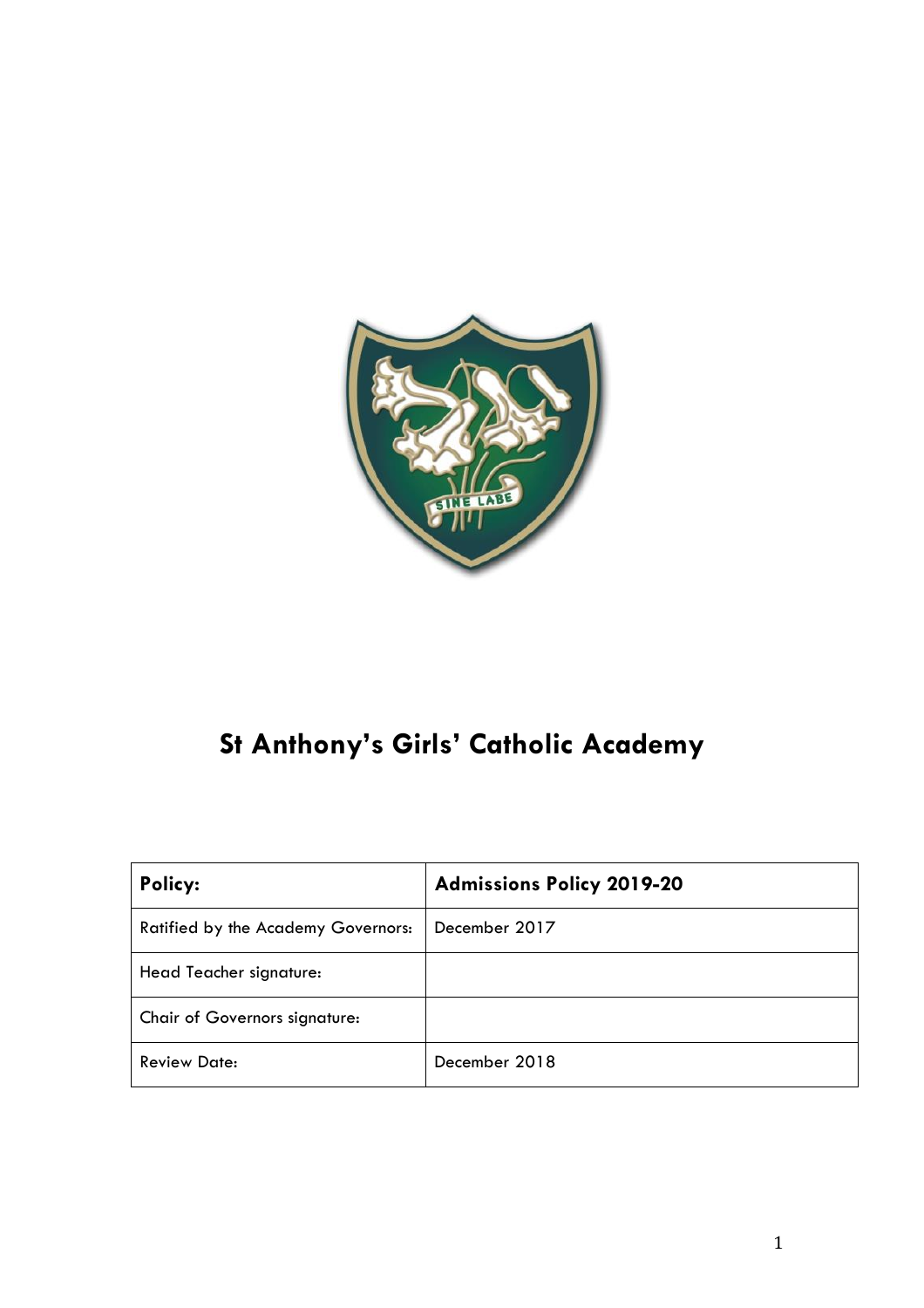## **St. Anthony's Girls' Catholic Academy**

#### **Admission Policy 2019-2020**

St. Anthony's Girls' Catholic Academy was founded by the Sisters of Mercy to provide education for children from catholic families. Whenever there are more applications than places available, priority will be given to Catholic children in accordance with the oversubscription criteria listed below. The school is conducted by its governing body as part of the Catholic Church with its trust deed and seeks at all times to be a witness to Our Lord Jesus Christ.

As a Catholic School, we aim to provide Catholic education for all our pupils. At a catholic school, Catholic doctrine and practice permeate every aspect of the school's activity. It is essential that the Catholic character of the school's education be fully supported by all families in the school. We therefore hope that all parents will give their full, unreserved and positive support for the aims and ethos of the school. This does not affect the right of an applicant who is not Catholic to apply for and be admitted to a place at the school in accordance with the admission arrangements.

The admission policy criteria will be dealt with on an equal preference basis.

The governing body is the admissions authority and has responsibility for admissions to this school. The local authority undertakes the coordination of admission arrangements.

#### **Parishes served by the school:**

The parishes of Monkwearmouth Partnership:

- St. Benet (The Causeway, Monkwearmouth SR6 0BH)
- St. Hilda (Beaumont Street, Southwick SR5 2JD )
- Sacred Heart and St. John Bosco (Chiswick Road, Hylton Castle SR5 3PY)
- St. Mary (Bridge Street, Sunderland SR1 1TQ)
- St. Cecilia and St. Patrick (Ryhope Road, SR2 7TG)
- St. Joseph (Paxton Terrace, Millfield SR4 6HP)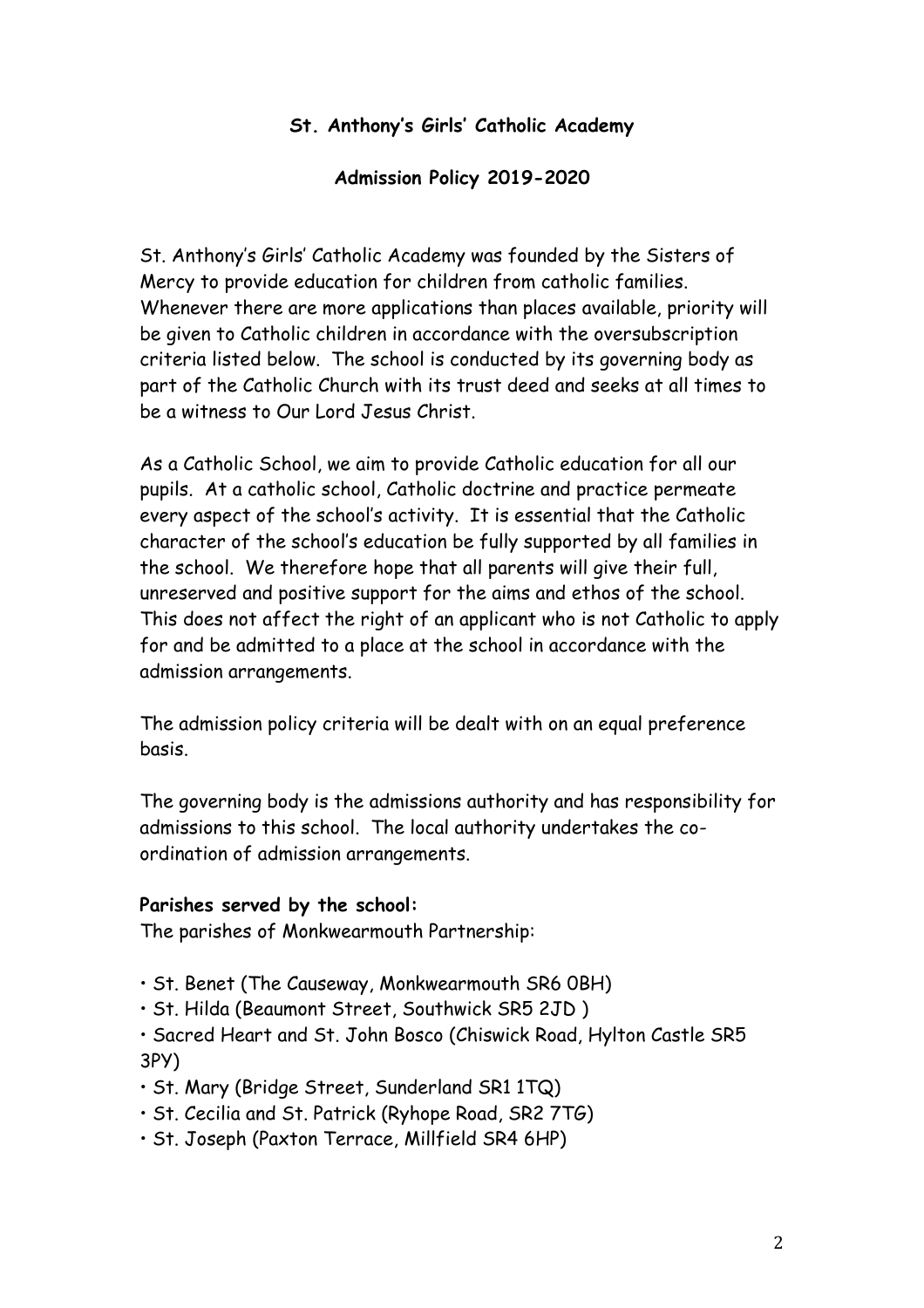- Holy Family (Gardiner Road, Grindon SR4 9PS)
- Holy Rosary (Arbroath Road, Farringdon SR3 3LD)
- Immaculate Heart (Springwell Road SR3 4DF)
- St. Anne (Hylton Road, Pennywell SR4 9AA)
- St. Leonard (Tunstall Village Road, Silksworth SR3 2BB) St. Patrick

(Smith Street, Ryhope SR2 0RG)

#### **Feeder primary schools:**

The primary schools of Monkwearmouth Partnership:

- St. Mary's R.C. Primary (Meadowside)
- St. Joseph's R.C. Primary (Millfield)
- St. Leonard's R.C. Primary (Silksworth)
- St. Patrick's R.C. Primary (Ryhope)
- St. Cuthbert's R.C. Primary (Grindon)
- St. Anne's R.C. Primary (Pennywell)
- St. Benet's R.C. Primary (Fulwell)
- English Martyrs R.C. Primary (Red House)
- St. John Bosco R.C. Primary (Town End Farm)

## **Published Admission Number:**

The governing body has set its published admission number (PAN) at 210 pupils to year seven in the school year which begins September 2019.

#### **Application procedure and timetable:**

To apply for a place at the school in the normal admission round (not inyear applicants), a Common Application Form (CAF) must be completed. This is available from the local authority in which the child lives.

The parent will be advised of the outcome of the application on March  $1<sup>st</sup>$ 2019 or the next working day, by the local authority. If the application is unsuccessful (unless the child gained a place at the school the parent ranked higher) the parent will be informed of the decision, related to the over-subscription criteria listed, and has the right of appeal to an independent appeal panel.

If the parent is required to provide supplemental evidence to support the application (eg. a baptismal certificate), this evidence should be provided at the time of application. If not provided, evidence may be sought by the governing body following the closing date for applications. This information must be correct at the date of closing for applications.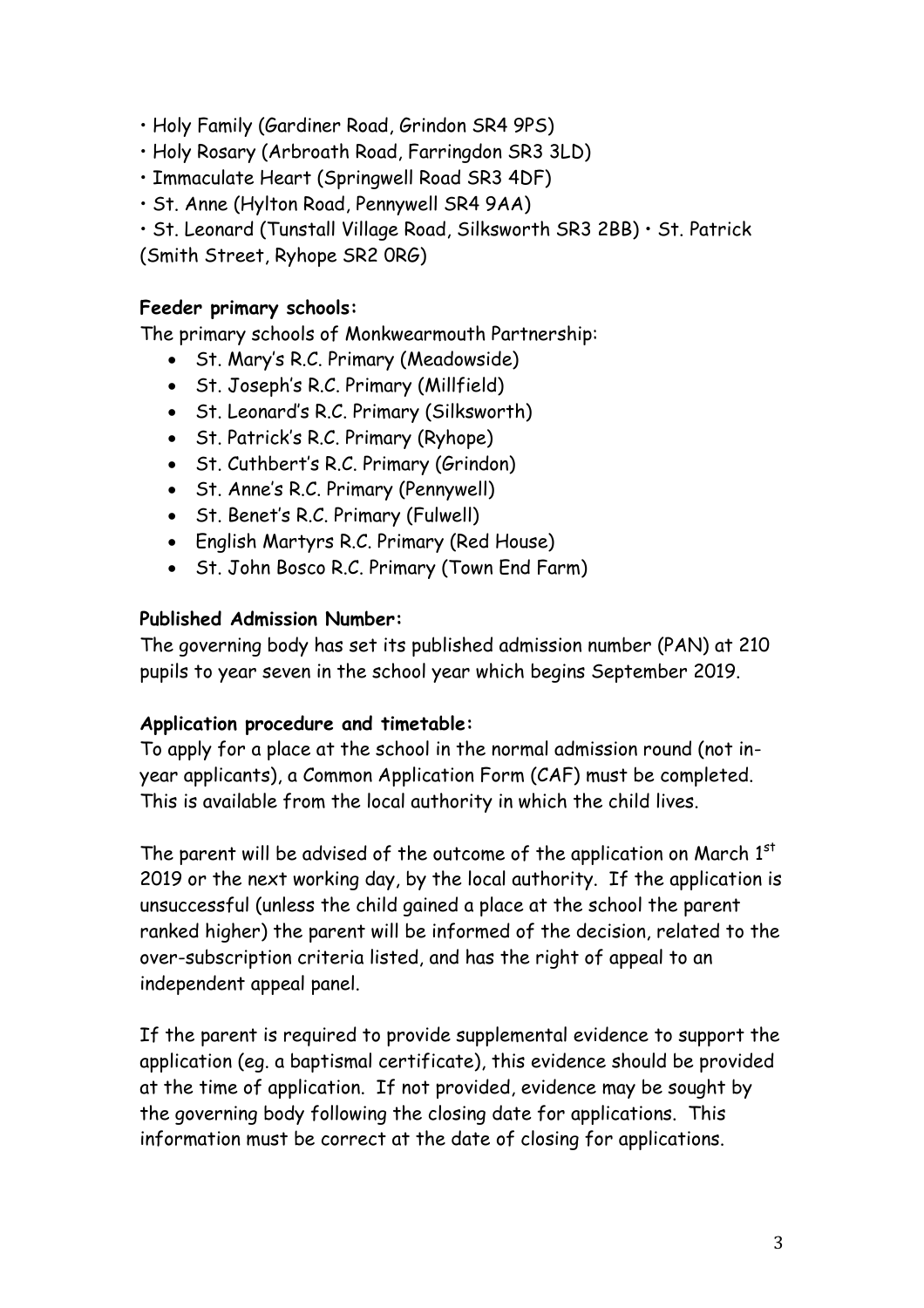All applications, which are submitted on time, will be considered at the same time and after the closing date for admissions which is  $31<sup>st</sup>$  October 2018.

# **Pupils with an Education, Health and Care Plan or a Statement of Special Educational Needs (see Note 1)**

The admission of pupils with an Education, Health and Care Plan or a Statement of Special Educational Needs is dealt with by a completely separate procedure. Children with an Education, Health and Care Plan or a Statement of Special Educational Needs that names the school must be admitted. Where this takes place before the allocation of places under these arrangements this will reduce the number of places available to other children.

## **Late applications**

Late applications will be administered in accordance with the local authority co-ordinated admissions scheme. Parents are advised to ensure that the application is submitted before the closing date.

#### **Admission of children outside their normal age group**

A request may be made for a child to be admitted outside of their normal age group, for example, if the child is gifted and talented or has experienced problems e.g. ill-health.

Any request should be made in writing to the headteacher of the school. The governing body will makes its decision about the request based upon the circumstances of each case and in the best interests of the child. In addition to taking into account the views of the headteacher who has a statutory responsibility for the internal organisation, management and control of the school, the governing body will take into account the views of parents and of the appropriate medical and educational professionals.

# **Waiting lists**

In addition to their right of appeal, applicants will be offered the opportunity to be placed on a waiting list. This waiting list will be maintained in the order of the oversubscription criteria set out below and not in order in which the applications are received or added to the list. Waiting lists for admission will operate throughout the year. The waiting list will be held open until the last day of the summer term. Inclusion on the school's waiting list does not mean that a place will eventually become available.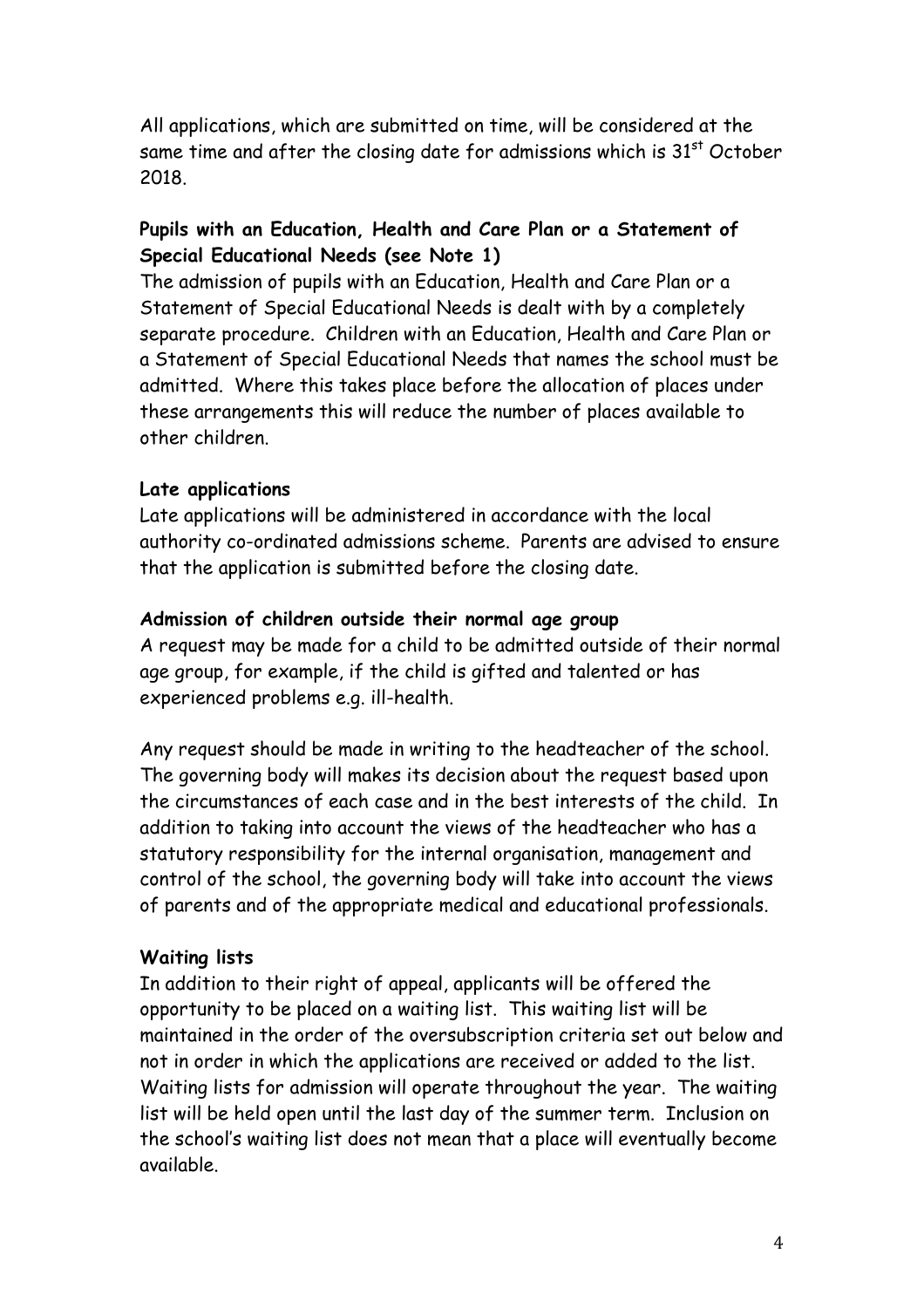# **In-year applications**

An application can be made for a place for a child at any time outside the admission round and the child will be admitted where there are available places. Applications should be made to the school by contacting Mrs. K. Morgan on 0191 565 8904. Parents will be advised of the outcome of their application in writing.

Where there are places available but more applications than places, the published oversubscription criteria, as set out below, will be applied. If there are no places available, a request can be made that the child is added to the waiting list (see above).

The parent has the right of appeal to an independent panel.

# **Right of appeal**

Where a parent has been notified that a place is not available for a child, every effort will be made by the local authority to help the parent to find a place in a suitable alternative school. Parents who are refused a place have a statutory right of appeal. Further details of the appeals process are available by writing to the chair of governors at the school address.

## **Fair access protocol**

The school is committed to taking its fair share of children who are vulnerable/hard to place, as set out in locally agreed protocols. Accordingly, outside the normal admission round the governing body i.e. empowered to give absolute priority to a child where admission is requested under any local protocol that has been agreed by both the diocese and the governing body for the current school year. The governing body has this power, even when admitting the child would exceed the published admission number.

# **False evidence**

The governing body reserves the right to withdraw the offer of a place or, where the child is already attending the school, the place itself, where it is satisfied that the offer of a place was obtained by deception.

# **Oversubscription criteria**

Where there are more applications for places than the number of places available, places will be offered according to the following order of priority: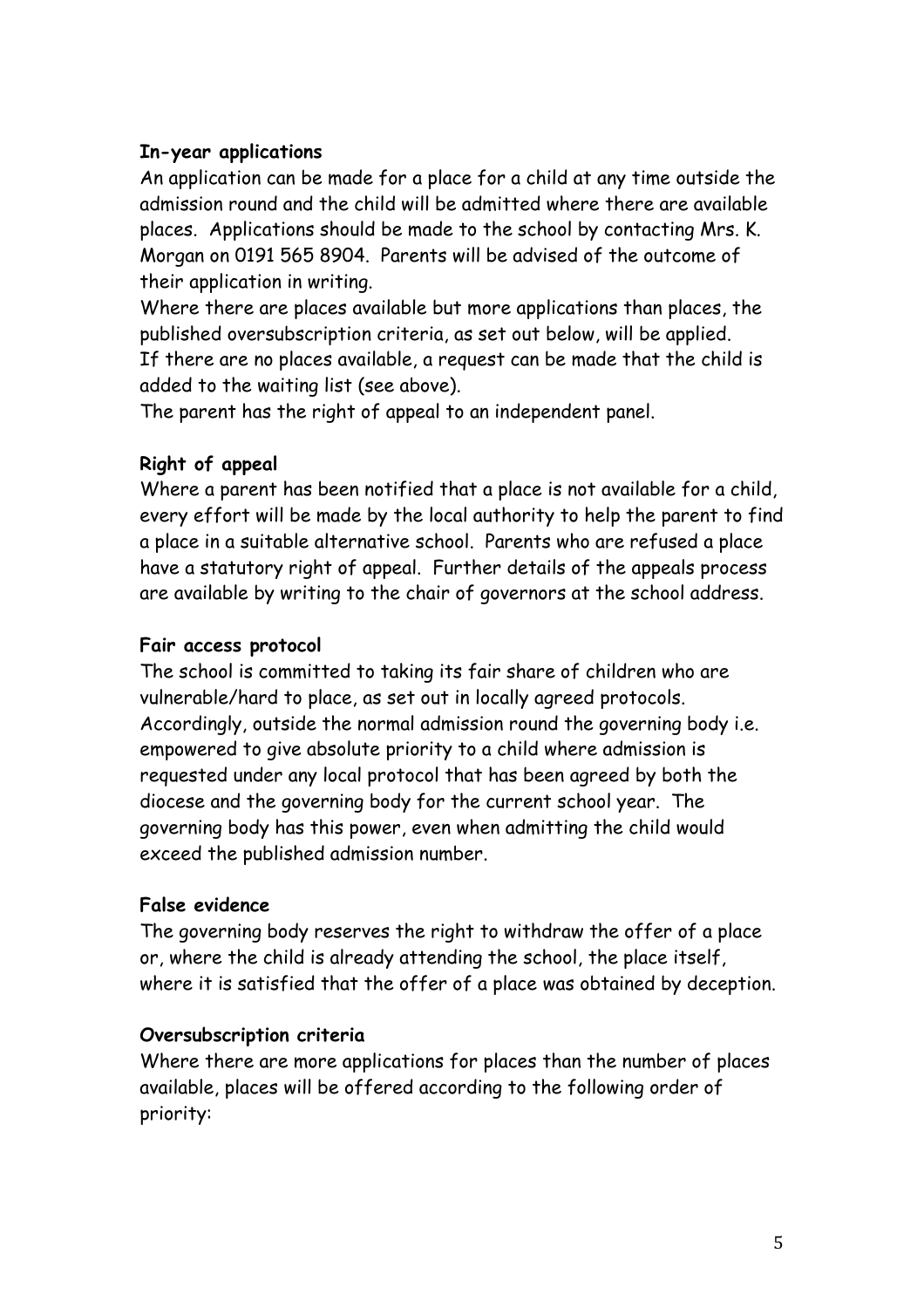The first priority in each category will be given to children who have an older sibling attending the school in September 2019.

- 1. Looked after and previously looked after students (see notes 2 and 3).
- 2. Catholic students who attend a feeder primary school (see note 3).
- 3. Other catholic students (see note 3).
- 4. Students who are Catechumens or members of an Eastern Christian Church (see notes 4 and 5).
- 5. Students of other Christian denominations whose membership is evidenced by a minister or faith leader (see note 6).
- 6. Students of other faiths whose membership is evidenced by a minister or faith leader (see note 7).
- 7. Any other students.

# **Tie breaker:**

Where there are places available for some, but not all applicants within a particular criterion priority will be given to children living closest to the school determined by the shortest distance. Distance from home to school when measured by the shortest walking route will be the deciding factor. Measurements will be calculated using the Local Authority's Geographical Information System, (GIS.)

In the event of distances being the same for two or more children where this would determine the last place to be allocated, random allocation will be carried out in a public place and supervised by a person independent of the school.

# **Notes (these notes form part of the oversubscription criteria)**

1. A **Statement of Special Educational Needs** is a statement made by the local authority under section 324 of the Education Act 1996, specifying the special educational provision for a child. An **Education, Health and Care Plan** is a plan made by the local authority under section 37 of the Children and Families Act 2014, specifying the special educational provision required for a child.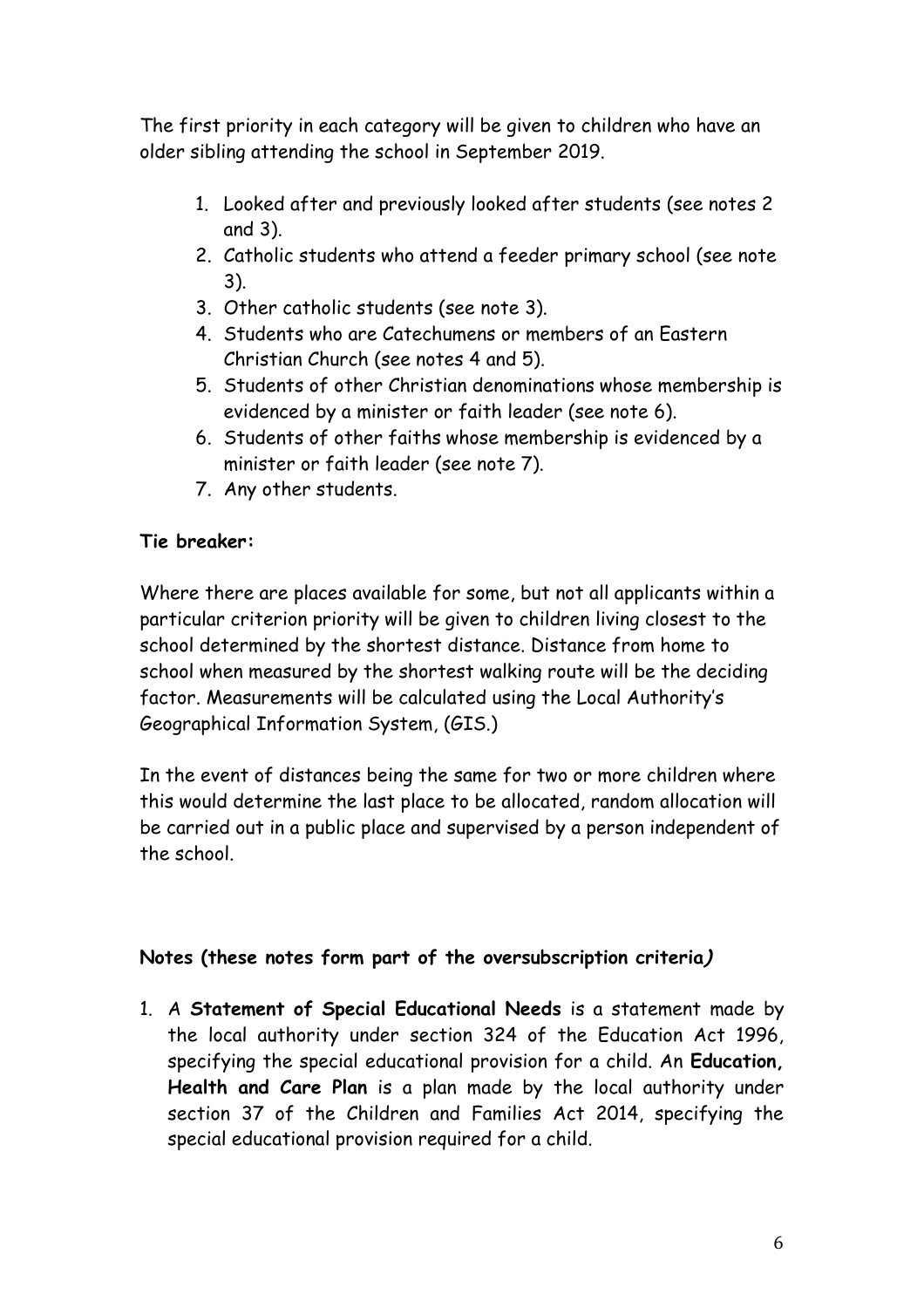2. A **looked after child** has the same meaning as in section 22(1) of the Children Act 1989, and means any child who is (a) in the care of a local authority or (b) being provided with accommodation by them in the exercise of their social services functions (e.g. children with foster parents) at the time of making application to the school.

A **previously looked after child** is a child who was looked after, but ceased to be so because he or she was adopted, or became subject to a child arrangements order or special guardianship order.

3. **Catholic** means a member of a Church in full communion with the See of Rome. This includes the Eastern Catholic Churches. This will normally be evidenced by a certificate of baptism in a Catholic Church or a certificate of reception into the full communion of the Catholic Church. For the purposes of this policy, it includes a looked after child who is part of a Catholic family where a letter from a priest demonstrates that the child would have been baptised or received if it were not for their status as a looked after child (e.g. a looked after child in the process of adoption by a Catholic family).

For a child to be treated as Catholic, evidence of Catholic baptism or reception into the Church will be required. Those who have difficulty obtaining written evidence of baptism should contact their parish priest who, after consulting with the diocese, will decide how the question of baptism is to be resolved and how written evidence is to be produced in accordance with the law of the Church.

- 4. **Catechumen** means a member of the catechumenate of a Catholic Church. For the purposes of admissions this refers to the child on whose behalf the application is being made. This will normally be evidenced by a certificate of reception into the order of catechumens.
- 5. **Eastern Christian Church** includes Orthodox Churches, and is normally evidenced by a certificate of baptism or reception from the authorities of that Church. Those who have difficulty obtaining written evidence of baptism or reception should contact the Diocese who will decide how the question of baptism or reception is to be resolved and how written evidence is to be produced in accordance with the law of the Church.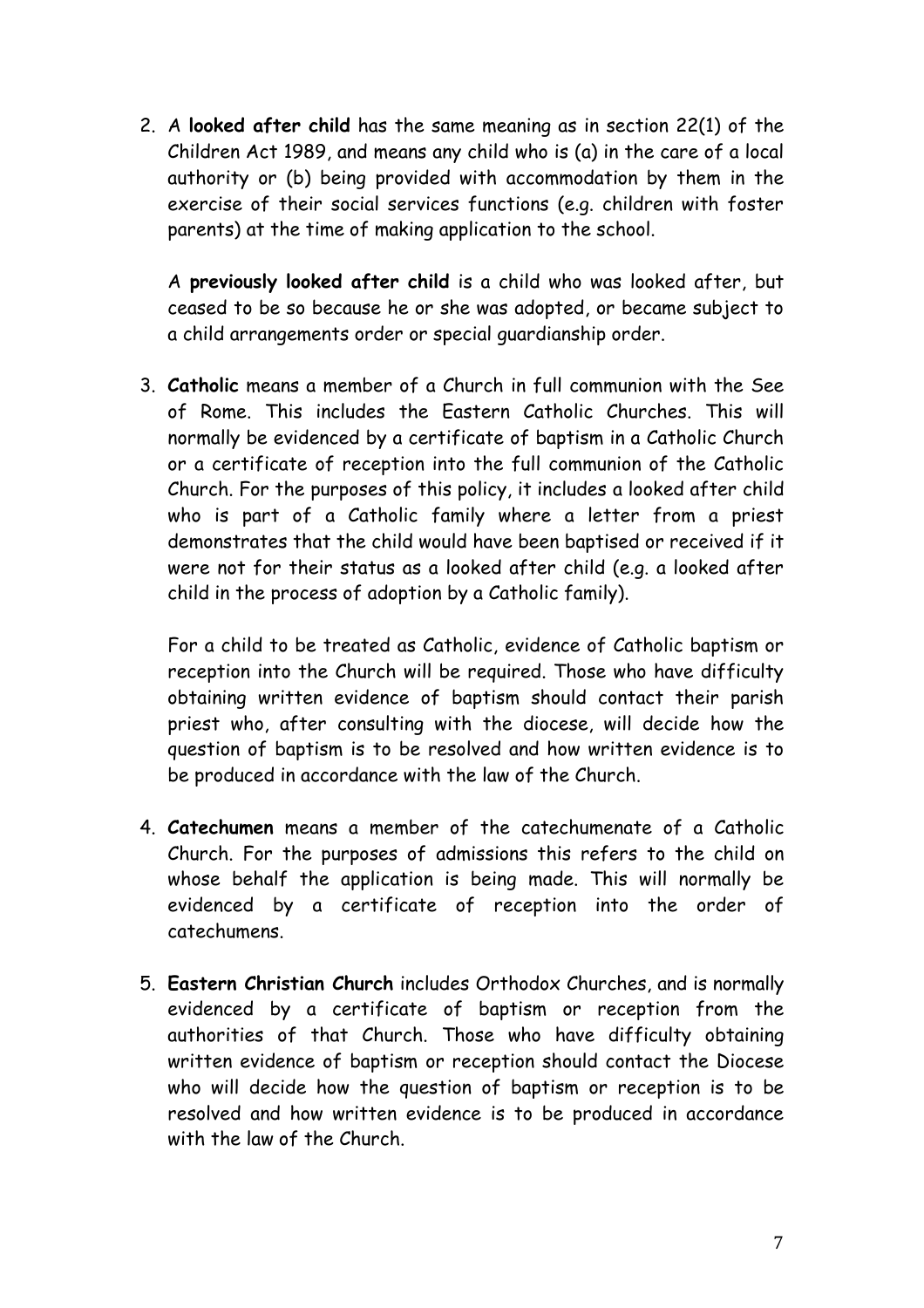6. **Children of other Christian denominations** means children who belong to other churches and ecclesial communities which, acknowledge God's revelation in Christ, confess the Lord Jesus Christ as God and Saviour according to the Scriptures, and, in obedience to God's will and in the power of the Holy Spirit commit themselves: to seek a deepening of their communion with Christ and with one another in the Church, which is his body; and to fulfil their mission to proclaim the Gospel by common witness and service in the world to the glory of the one God, Father, Son and Holy Spirit. An ecclesial community which on principle has no credal statements in its tradition, is included if it manifests faith in Christ as witnessed to in the Scriptures and is committed to working in the spirit of the above.

All members of Churches Together in England and CYTÛN are deemed to be included in the above definition, as are all other churches and ecclesial communities that are in membership of any local Churches Together Group (by whatever title) on the above basis.

Applicants must provide a baptismal certificate or where child baptism is not practised, a letter confirming their church membership from their minister or faith leader.

- 7. **Children of other faiths** means children who are members of a religious community that does not fall within the definition of 'other Christian denominations' at 6 above and which falls within the definition of a religion for the purposes of charity law. The Charities Act 2011 defines religion to include:
	- A religion which involves belief in more than one God, and
	- A religion which does not involve belief in a God.

Case law has identified certain characteristics which describe the meaning of religion for the purposes of charity law, which are characterised by a belief in a supreme being and an expression of belief in that supreme being through worship.

Applicants must provide a letter of support to confirm their faith membership from their minister or faith leader.

8. **Home address** is the primary parental address which will be used in applying the admission criteria. This means that, when stating the